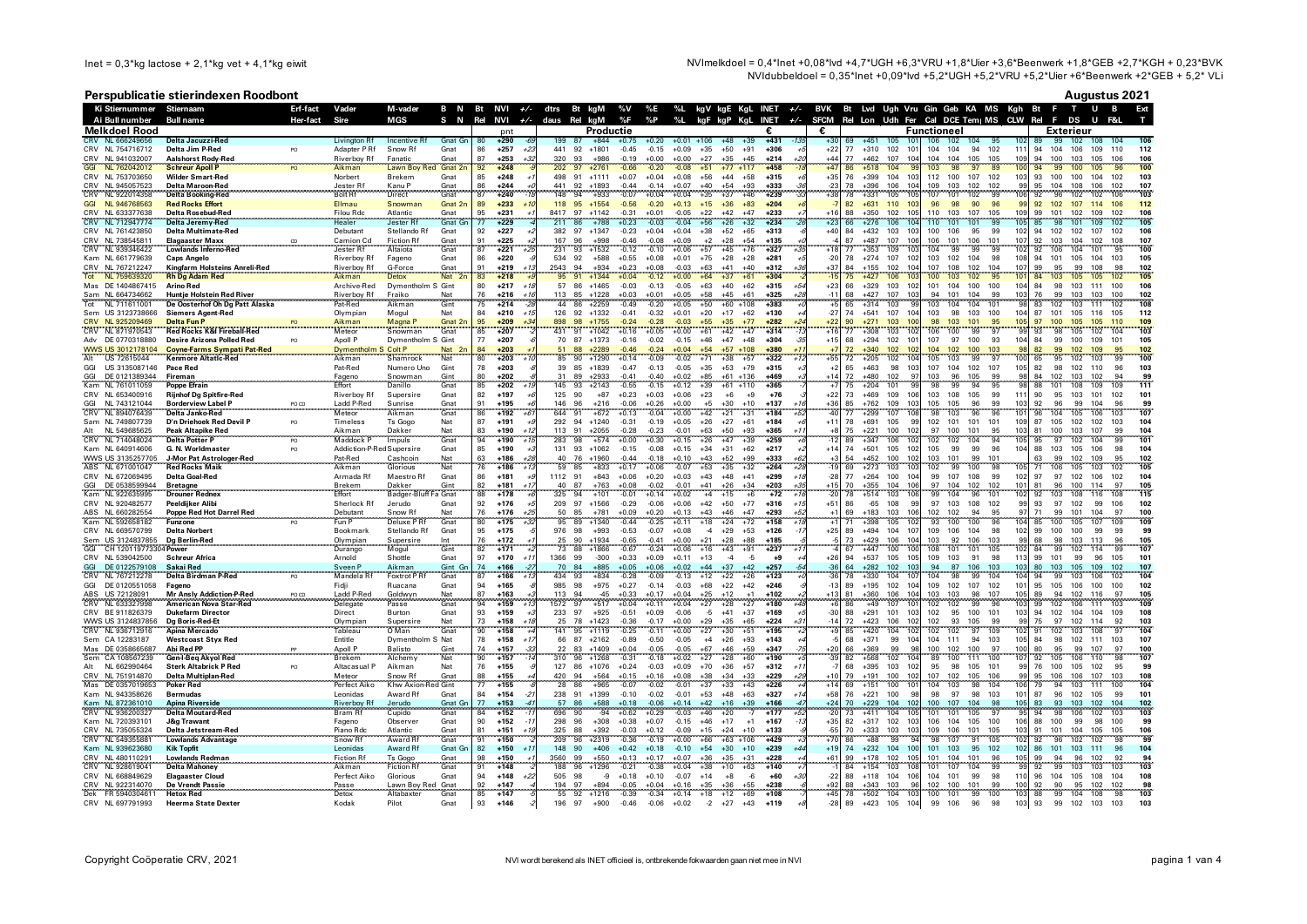NVImelkdoel = 0,4\*Inet +0,08\*lvd +4,7\*UGH +6,3\*VRU +1,8\*Uier +3,6\*Beenwerk +1,8\*GEB +2,7\*KGH + 0,23\*BVK NVIdubbeldoel =  $0.35$ \*Inet +0.09\*Ivd +5.2\*UGH +5.2\*VRU +5.2\*Uler +6\*Beenwerk +2\*GEB + 5.2\* VLi

## Perspublicatie stierindexen Roodbont

| Augustus 2021 |
|---------------|
|---------------|

|            | Ki Stiernummer Stiernaam                 |                                                           | Erf-fact       | Vader                                    | M-vader                      | B N          |                 | Bt NVI +/- dtrs Bt kgM               |                    |              |                      |                    |                    |                    |                |                                      |                  |             |                 |          |                                |                        |                           |                          |            |                        | %V %E %L kgV kgE KgL INET +/- BVK Bt Lvd Ugh Vru Gin Geb KA MS Kgh Bt F T U B      |                          |
|------------|------------------------------------------|-----------------------------------------------------------|----------------|------------------------------------------|------------------------------|--------------|-----------------|--------------------------------------|--------------------|--------------|----------------------|--------------------|--------------------|--------------------|----------------|--------------------------------------|------------------|-------------|-----------------|----------|--------------------------------|------------------------|---------------------------|--------------------------|------------|------------------------|------------------------------------------------------------------------------------|--------------------------|
|            | Ai Bull number                           | <b>Bull name</b>                                          | Her-fact       | Sire                                     | MGS                          | s.<br>N      | Rel             | <b>NVI</b>                           | $+/-$ daus Rel kgM |              |                      | %F                 | %P                 | %L                 |                |                                      |                  |             |                 |          |                                |                        |                           |                          |            |                        | kgF kgP KgL INET +/- SFCM Rel Lon Udh Fer Cal DCE Tem  MS CLW Rel F DS<br><b>U</b> |                          |
|            | <b>Melkdoel Rood</b><br>CRV NL 763897949 | American Kingpin                                          |                | Try Rf                                   | Camion Cd                    | Gnat         | 91              | pnt<br>$+145$<br>$+11$               | 209                | 96.          | Productie<br>$+1375$ | $-0.28$            | $-0.12$            | $-0.15$            | $+35$          | $+38$<br>$+48$                       | $+244$           | $+1$        | €<br>$+1$       | 85       | $+211$<br>103                  | 104                    | <b>Functioneel</b><br>102 | 98<br>101                | 95         | 92                     | Exterieur<br>98 100 108                                                            | 94<br>100                |
|            | CRV NL 945194565                         | <b>Delta Daimler-Red</b>                                  |                | <b>Filou Rdc</b>                         | Titanium                     | Gnat         | 89              | $+145$                               | 392                | 94           | $+849$               | $-0.30$            | $-0.05$            | $-0.01$            | $+11$          | $+26$<br>$+38$                       | $+141$           |             | -39             | 79       | 100<br>+220                    | 10                     | 105                       | 103<br>101               | 104        | 103<br>94              | 101<br>107<br>105                                                                  | 108<br>110               |
|            | CRV NL 887009822                         | <b>Delta Ramses P-Red</b>                                 | PO.            | Riant Cd                                 | Maddock P                    | Gnat         | 90              | $+144$                               | 409                | 95           | $+963$               | $-0.32$            | $+0.11$            | $+0.05$            | $+14$          | $+45$<br>$+48$                       | $+228$           |             |                 | 82       | $+365$<br>104                  | 10 <sup>1</sup>        | 98                        | 105<br>102               | 103        | 106<br>94              | 101<br>103<br>103                                                                  | 95<br>100                |
| <b>CRV</b> | WWS US 69405976<br>NL 749655974          | <b>Tiger-Lily Ladd P-Red</b><br><b>Delta Primer P</b>     | BR PO CD<br>PO | Destry<br>Kanu F                         | Lawn Boy Red Nat<br>Arnold   | Gna          | 95<br>94        | $+144$<br>$+144$                     | 456<br>461         | 98<br>98     | $+327$<br>$+1425$    | $+0.12$<br>$-0.64$ | $+0.06$<br>$-0.29$ | $+0.11$<br>$+0.15$ | $+25$<br>$+2$  | $+17$<br>$+24$<br>$+23$<br>$+79$     | $+129$<br>$+122$ |             | $-18$           | 94       | $+470$<br>104<br>$+415$<br>105 | 10 <sub>4</sub><br>105 | 102<br>101<br>102         | 100<br>102<br>101        | 103<br>102 | 103<br>97<br>100<br>95 | 98<br>104<br>112<br>99<br>101<br>103                                               | 95<br>104<br>101         |
|            | Sem CA 108490894                         | <b>Gen-I-Bea Attico Red</b>                               |                | Dymentholm S Altabaxter                  |                              | Nat          | 93              | $+143$                               | 937                | 97           | $+1472$              | $-0.31$            | $-0.23$            | $+0.05$            | $+36$          | $+31$<br>$+72$                       | $+224$           |             | $+16$           | 86       | $+331$<br>98                   | 100                    | 106                       | 104<br>102               | 102        | 102<br>97              | 107<br>100<br>106                                                                  | 101<br>105               |
|            | CRV NL 745296933                         | <b>Delta Picture</b>                                      |                | Kodak                                    | Roppa<br>Shottle             | Gnat         | 91              | $+142$                               | 156                | 96           | $+1335$              | $-0.43$            | $-0.11$            | $+0.07$            | $+19$          | $+37$<br>$+67$                       | $+212$           |             | $+45$           | 87       | $+261$<br>100                  | 103                    | 103                       | 103<br>103               | 94         | 101<br>91              | 93<br>99<br>101                                                                    | 99<br>98<br>99           |
|            | WWS US 69331742                          | <b>April-Day Valentine-Red</b>                            |                | <b>Lion King</b>                         |                              | Int          | 81<br>80        | $+141$<br>$+1$                       |                    | 89           | $+1765$              | $-0.52$            | $-0.27$            | $+0.00$            | $+27$          | $+36$<br>$+80$                       | $+228$           | $+2$        | $+44$<br>$-14$  | 75<br>71 | $+403$<br>104<br>$+225$        |                        | 106                       | 102<br>102               | 100<br>97  |                        | 98<br>99<br>102                                                                    | 101                      |
|            | Sam NL 649001767<br>Sam DE 0538895062    | <b>Grashoek Conqueror P</b><br><b>Wilder Riverstone</b>   | PO             | Creon<br>Riverboy R                      | Redgold<br>Snowman           | Nat          | 78              | $+140$<br>+140                       | 89                 | 119 89<br>87 | $+764$<br>$+1223$    | $-0.08$<br>$-0.35$ | $+0.02$<br>$-0.35$ | $+0.08$<br>$+0.13$ | $+27$<br>$+22$ | $+29$<br>$+42$<br>$+11$<br>$+68$     | $+188$<br>$+112$ |             |                 | 70       | 104<br>$+523$<br>108           | 101<br>10 <sup>1</sup> | 100<br>97                 | 96<br>96<br>102<br>102   | 101        | 106<br>79<br>103<br>75 | 101<br>105<br>103<br>103<br>107                                                    | 103<br>102               |
|            | Sam DE 0538527727                        | <b>Hor Best Sun</b>                                       |                | <b>Brekem</b>                            | Curtis                       | Nat<br>Nat   | 82              | $+140$<br>$+2i$                      | 116                | 90           | +669                 | $-0.28$            | $-0.03$            | $-0.04$            | $+5$           | $+21$<br>$+27$                       | $+105$           |             |                 | 72       | $+422$<br>99                   | 104                    | 105                       | 107<br>101               | 107        | 103<br>76              | $\frac{94}{99}$<br>104<br>107                                                      | 103<br>106               |
|            | CRV NL 937233393                         | Delta Perry-Red                                           |                | Mirror                                   | Snowfever Cd                 | Gnat         | 84              | $+139$<br>$-35$                      | 459<br>64          | 90           | $+408$               | $+0.30$            | $+0.10$            | $-0.03$            | $+44$          | $+23$<br>$+16$                       | $+192$           | $-2$        | $-21$           | 76       | $+136$<br>101                  | 102                    | 100                       | 100<br>99                | 102        | 105<br>94              | 101<br>106<br>106                                                                  | 107<br>104               |
|            | Sam DE 0538551944<br>CRV NL 934274661    | <b>Wilder Kanheri</b><br><b>Delta Magical-Red</b>         |                | <b>Bolt Rf</b><br>Whatsapp Rf            | Snowman<br>Direct            | Nat<br>Gnat  | 78<br>92        | $+22$<br>$+138$<br>$+138$<br>$^{+3}$ | 517                | 86<br>96     | $+1043$<br>$+576$    | $-0.40$<br>$-0.30$ | $-0.24$<br>$+0.00$ | $+0.05$<br>$+0.00$ | $+10$<br>$-1$  | $+52$<br>$+15$<br>$+21$<br>$+26$     | $+98$<br>$+92$   | $+2i$<br>42 | $-25$<br>$+63$  | 70<br>82 | $+376$<br>108<br>96<br>$+492$  | 102<br>107             | 105<br>105                | 100<br>106<br>103<br>114 | 94<br>102  | 100<br>75<br>102<br>95 | 104<br>105<br>104<br>92<br>89<br>106                                               | 102<br>105<br>99<br>qc   |
|            | Alt US 71631016                          | <b>Spruce-Haven Altatd-Red</b>                            |                | Altamerlot                               | Destry                       | Nat 2n       | 77              | $+137$                               | 61                 | 87           | $+999$               | $+0.24$            | $+0.08$            | $-0.05$            | $+67$          | $+43$<br>$+41$                       | $+329$           |             | $+21$           | 68       | $+243$<br>98                   | 100                    | 97                        | 102 102                  | 100        | 102<br>67              | 98<br>99<br>103                                                                    | 96<br>99                 |
|            | CRV NL 868480286                         | Poppe Timeless<br>Drouner Ahoy<br>                        |                | Aram<br>Amax Rf                          | Snowman<br>Kanu P            | Gnat<br>Gnat | $\frac{98}{75}$ | $+136$                               | 1868               | 99           | $+1008$              | $-0.35$<br>$-0.01$ | $-0.01$            | +0.11              | $+13$          | $+56$<br>$+35$<br>$+21$              | $+188$           |             | $+33$           | 95       | $+196$<br>100                  | 101                    | 101                       | 101<br>95                | 103        | 105<br>$\frac{99}{80}$ | 99<br>100<br>103                                                                   | 103<br>103               |
| Kam        | NL 580737950                             |                                                           |                |                                          |                              |              |                 | $+136$                               | 54<br>26           |              | $+474$<br>$+552$     |                    | $+0.05$            | $-0.08$            | $+20$          | $+19$                                | $+133$<br>$+80$  |             |                 |          | $+345$<br>104<br>$+397$<br>106 | 104<br>107             | 99<br>102                 | 104<br>107               | 95<br>104  | 100<br>76              | 96<br>104<br>102<br>105<br>116                                                     | 106<br>95                |
| Tot<br>Tot | NL 718878672<br>NL 964579820             | Caps Dg Apple Pie Red<br>Dg Bardo Red                     |                | Olympian<br>Olympian                     | Numero Uno<br>Supersire      | Nat<br>Nat   | 69<br>75        | $+136$<br>$+134$                     | 49                 | 80<br>85     | $+1431$              | $-0.14$<br>$-0.07$ | $-0.09$<br>$-0.21$ | $-0.07$<br>$+0.01$ | $+12$<br>$+57$ | $+12$<br>$+31$<br>$+66$              | $+267$           |             | $-61$<br>$-26$  | 63<br>67 | $+220$<br>105                  | 100                    | 100                       | 98<br>89<br>103          | 102        | 73                     | 98<br>102 104 109                                                                  | 103<br>94                |
| GGI        | DE 0121518649                            | <b>Brekan Et</b>                                          |                | Brekem                                   | Destry                       | Gnat         | 88              | $+133$                               | 119                | 93           | $+449$               | $-0.08$            | $-0.04$            | $-0.07$            | $+13$          | $+13$<br>$+14$                       | $+85$            |             |                 | 77       | $+266$<br>102                  | 102                    | 106                       | 99<br>105                | 105        | 108<br>89              | 98<br>102<br>110                                                                   | 106<br>101               |
|            | Kam NL 941032083                         | <b>Aalshorst Timo</b>                                     |                | Timeless                                 | Elburn                       | Gnat         | 82              | $+132$                               | 109                | 90           | $+1080$              | $-0.23$            | $+0.11$            | $+0.06$            | $+27$          | $+49$<br>$+55$                       | $+274$           |             | $+42$           | 73       | $+207$<br>102                  | 100                    | 97                        | 97<br>95                 | 100        | 95                     | 84 103<br>100<br>107                                                               | 104<br>98                |
| <b>CRV</b> | CRV NL 866727338<br>NL 606243869         | <b>American Carnival-Red</b><br><b>Molenkamp Sam</b>      |                | Jester Rf<br>Kylian                      | Try Rf<br>Spencer            | Gnat<br>Gnat | 96<br>93        | $+132$<br>$+132$                     | 4357<br>235        | 98<br>97     | $+949$<br>$+586$     | $-0.14$<br>$+0.11$ | $+0.01$<br>$-0.01$ | $+0.05$<br>$-0.06$ | $+30$<br>$+36$ | $+35$<br>$+48$<br>$+20$<br>$+21$     | $+221$<br>$+164$ |             |                 | 89<br>90 | $+71$<br>101<br>$+357$<br>112  | 103                    | 98<br>99                  | 99<br>101<br>96<br>92    | 102<br>92  | 100<br>99<br>100<br>94 | 108<br>106<br>108<br>99<br>103<br>102                                              | 102<br>108<br>102<br>101 |
|            | CRV BE 110373597                         | <b>Birthday Van De Ven</b>                                | $_{\rm CD}$    | Destry                                   | Canvas                       | Gnat         | 90              | $+132$                               | 138                | 95           | $+783$               | $-0.27$            | $-0.01$            | $-0.06$            | $+11$          | $+27$<br>$+30$                       | $+143$           |             | $+10$           | 86       | $+226$<br>101                  | 101                    | 104<br>103                | 99                       | 99         | 110<br>90              | 97<br>99<br>107                                                                    | 102<br>99                |
|            | CRV NL 866605926                         | <b>Delta Animator</b>                                     | CD             | Camion Cd                                | Mascol                       | Gnat         | 92              | $+132$                               | 216                | 97           | $+293$               | $+0.16$            | $-0.02$            | $-0.06$            | $+27$          | $+9$<br>$+8$                         | $+96$            |             | $+36$           | 88       | $+132$<br>102                  | 10 <sub>4</sub>        | 104<br>103                | 104                      | 99         | 103<br>93              | 96<br>100<br>102                                                                   | 106<br>103               |
|            | CRV NL 491095644                         | <b>Camion Van De Peu</b>                                  | $\infty$       | Fender                                   | Goldwyn                      | Gnat         | 98              | $+132$                               | 9710               | 99           | $-169$               | $+0.12$            | $+0.01$            | $+0.01$            | $+2$           | $-5$<br>$-7$                         | $-18$            |             | $+28$           | 99       | $+247$<br>106                  | 105                    | 107                       | 105<br>101               | 92         | 103<br>99              | 100<br>98<br>102                                                                   | 105<br>108               |
|            | Kam NL 620209203<br>Kam NL 722011801     | <b>Velder Bitcoin</b><br>Poppe Borsato                    |                | Fun P                                    | Atlantic<br>Glorious         | Gnat<br>Gnat | 83<br>82        | $+130$<br>$+129$                     | 106<br>100         | 91<br>90     | $+89$<br>+593        | $+0.36$<br>$-0.12$ | $+0.03$<br>$-0.08$ | $-0.17$<br>$+0.02$ | $+34$<br>$+16$ | $+6$<br>$-10$<br>$+14$<br>$+29$      | $+93$<br>$+100$  |             | $-29$           | 73<br>73 | $+290$<br>101<br>$+475$<br>103 | 103<br>102             | 97<br>101<br>100<br>107   | 102<br>106               | 93<br>103  | 106<br>87<br>102<br>86 | 102<br>106<br>107<br>95<br>101<br>107                                              | 108<br>109<br>98<br>101  |
|            | DE 0120938390                            | <b>Snake Red</b>                                          |                | Whatsapp Rf<br>Snow Rf                   | Destry                       | Gna          | 85              | $+128$                               | 78                 | 92           | $+1797$              | $-0.39$            | $-0.06$            | $-0.07$            |                | $+58$<br>$+75$                       | $+346$           |             |                 |          | $+178$<br>98                   |                        | 105                       | 95                       | 100        | 102<br>86              | 103<br>103<br>107                                                                  | 103                      |
|            | CRV NL 763407762                         | De Vrendt Nova PP                                         |                | Foxtrot P Rf                             | Lawn Boy Red Gnat            |              | 96              | $+127$                               | 1383               | 99           | $+1120$              | $-0.38$            | $-0.17$            | $+0.24$            | $+15$          | $+24$<br>$+73$                       | $+152$           |             | $+42$           | 93       | $+36$<br>100                   | <b>qs</b>              | 103<br>101                | 100                      | 105        | 110<br>99              | 101<br>105<br>105                                                                  | 107<br>107               |
|            | ABS US 3132117064                        | <b>Pine-Tree Arbor-Red</b>                                |                | Atwork                                   | Dymentholm S Int             |              | 74              | $+126$                               | 40                 | 90           | $+958$               | $-0.26$            | $-0.31$            | $-0.01$            | $+19$          | $+6$<br>$+43$                        | $+77$            |             | $+36$           | 60       | $+503$<br>102                  | 101                    | 104                       | 103<br>106               | 102        | 106<br>72              | 92<br>99<br>110                                                                    | 101<br>97                |
| GGI        | DK 04181503352<br>CRV NL 738918361       | Francis<br><b>Delta Valentino</b>                         |                | Fageno<br>Arrovo                         | Destry<br>Kylian             | Gint<br>Gnat | 80<br>97        | $+126$<br>$+126$                     | 40<br>1434         | 86<br>99     | $-151$<br>-59        | $+0.42$<br>$+0.11$ | $+0.09$<br>$+0.17$ | $+0.20$<br>$-0.10$ | $+27$<br>$+6$  | $+2$<br>$+9$<br>$+12$<br>$-11$       | $+68$<br>$+59$   |             | $-13$           | 69<br>95 | $+207$<br>101<br>$+96$<br>105  | 108<br>107             | 105<br>100                | 102<br>108<br>95<br>97   | 98<br>97   | 103<br>84<br>102<br>99 | 100<br>109<br>102<br>102<br>101<br>106                                             | 104<br>106<br>104        |
|            | CRV NL 875886770                         | <b>Delta Mercator-Red</b>                                 |                | Megamix                                  | Jego                         | Gnat         | 92              | $+124$                               | 437                | 97           | $+437$               | $-0.18$            | $+0.03$            | $-0.13$            | $+4$           | $+18$<br>$+9$                        | $+85$            |             | $+11$           | 84       | $+147$<br>105                  | 101                    | 100                       | 103<br>92                | 97         | 105<br>95              | 100<br>100<br>108                                                                  | 107<br>105               |
|            | ABS US 301323275                         | <b>Ek-Stj California-Red</b>                              |                | Dymentholm S Destry                      |                              | Nat          |                 | $+123$                               | 33                 | 80           | $+2124$              | $-0.47$            | $-0.34$            | $-0.02$            | $+46$          | $+41$<br>$+95$                       | $+293$           |             |                 |          | $+132$                         |                        | 104                       | 100<br>101               |            |                        | 99<br>104                                                                          | 103                      |
| GGI        | Sam NL 944095058<br>NL 699834858         | <b>J&amp;g Gidion</b>                                     |                | Geronimo                                 | Observer                     | Nat<br>Gnat  | 77<br>95        | $+123$<br>$-3$<br>$+123$             | 101<br>1557        | 86<br>98     | $+1763$              | $-0.41$            | $-0.20$<br>$+0.00$ | $-0.04$<br>$-0.01$ | $+38$<br>$+12$ | $+43$<br>$+76$<br>$+50$              | $+279$<br>$+249$ |             | $+34$<br>$+10$  | 70<br>90 | $+380$<br>95<br>$+283$<br>99   | -98<br>Q               | 98<br>101<br>105          | 101<br>94<br>101         | 104<br>100 | 102<br>80<br>102       | 97<br>100<br>104<br>101<br>103<br>109                                              | 101<br>100<br>107<br>103 |
|            | CRV NL 714048411                         | Julandy<br><b>Horst Libero</b>                            |                | Andy<br>Deluxe P Rf                      | Moonlight<br>Fidelity        | Gnat         | 93              | $+123$                               | 316                | 97           | $+1389$<br>$+48$     | $-0.52$<br>$+0.63$ | $+0.21$            | $-0.05$            | $+54$          | $+62$<br>$+19$                       | $+191$<br>-2     |             | $-11$           | 88       | 99<br>$+100$                   | 102                    | 101                       | 105<br>102               | 102        | 99<br>94<br>103        | 98<br>100<br>103                                                                   | 104<br>105               |
|            | Sam NL 665304567                         | <b>Grashoek Kentucky</b>                                  | PO.            | Kansas P                                 | Badger-Bluff Fa Nat          |              | 73              | $+123$<br>$\cdot$                    | 101                | 83           | $+1461$              | $-0.68$            | $-0.34$            | $+0.02$            | $+0$           | $+20$<br>$+68$                       | $+102$           |             | $-27$           | 66       | $+340$<br>100                  | 102                    | 101 101 102               |                          | 105        | 100                    | 74 101 105<br>110                                                                  | 111<br>108               |
|            | Sam NL 929799654                         | Macgyver Van De Peul                                      |                | Delegate<br>Cherokee                     | Aikman                       | Nat          | 77              | $+123$                               |                    | 85           | $-297$               | $+0.47$            | $+0.24$            | $-0.03$            | $+24$          | $+8$                                 | $+78$            |             |                 | 71       | $+244$<br>106                  | 100                    | 100                       | 100                      | 94         | 106<br>81              | 100<br>104<br>109                                                                  |                          |
|            | NL 757229910                             | <b>Delta Generous</b>                                     |                |                                          | Lawn Boy Red Gnat            | Nat          | 93<br>80        | $+123$<br>$+123$                     | 79                 | 86           | $+448$<br>$+137$     | $-0.30$            | $+0.01$            | $+0.11$<br>$+0.26$ | $-5$           | $+2$<br>$+28$                        | $+66$<br>$+6$    |             | $+40$           | 67       | $+185$<br>106<br>$+598$<br>105 | 104                    | 109                       | 103<br>108               | 95<br>100  | 104<br>93<br>98        | 104<br>93<br>101<br>110                                                            | 101<br>96                |
|            | WWS US 74228150<br>CRV NL 920204438      | Lucky-Pp<br>Delta Postman                                 | PP             | Dangie S-Sire J Mogul<br>Maddock P       | Impuls                       | Gnat         | 92              | $+121$                               | 199                | 97           | $+554$               | $-0.13$<br>$+0.08$ | $-0.03$<br>$+0.09$ | $+0.01$            | $+32$          | $+28$<br>$+26$                       | $+190$           |             | $-22$           | 87       | $+193$<br>107                  | 105<br>102             | 106<br>98<br>101          | 104                      | 97         | 86<br>95<br>92         | 98<br>101<br>104                                                                   | 99<br>100                |
|            | Sam NL 531188572                         | <b>Bonhill Painter P</b>                                  | PO.            | Lawn Boy Red Ramos                       |                              | <b>Nat</b>   | 89              | $+121$                               | 134                | 95           | $+1167$              | $-0.35$            | $-0.28$            | $+0.25$            | $+19$          | $+16$<br>$+77$                       | $+129$           |             | $+22$           | 85       | $+383$<br>101                  | 104                    | 105                       | 97<br>94                 | 94         | 100<br>87              | 95<br>103<br>107                                                                   | 95<br>100                |
|            | CRV BE 719194070                         | <b>Lowlands Bart</b>                                      |                | Lawn Boy Red Classic                     |                              | Gnat         | 91              | $+119$                               |                    | 165 96       | $+647$               | $-0.67$            | $-0.19$            | $+0.06$            | $-30$          | $+6$<br>$+35$                        | $-28$            |             | $+8$            | 88       | $+739$<br>102                  | 106                    | 104                       | 107                      | 102 101    | 103<br>92              | 93<br>99<br>108                                                                    | 98<br>101                |
|            | NL 757042533<br>WWS US 72353457          | <b>Schreur Altaup P-Red</b><br><b>Ri-Val-Re Rager-Red</b> |                | Perfect Aiko<br>Pine-Tree Relie Observer | Lawn Boy Red Nat             | Nat          | 71<br>86        | $+118$<br>$+118$                     | 42<br>230          | 81<br>92     | $+1072$<br>$+1245$   | $-0.14$<br>$-0.19$ | $-0.08$<br>$-0.17$ | $-0.03$<br>$-0.09$ | $+35$          | $+31$<br>$+46$<br>$+29$<br>$+48$     | $+214$<br>$+213$ |             |                 | 75       | $+351$<br>104<br>$+245$<br>101 | -99<br>100             | 105<br>103                | 99<br>100<br>96          |            | 68<br>89<br>104        | 102<br>103<br>107<br>102<br>101<br>104                                             | 92<br>101<br>101         |
|            | CRV NL 717725391                         | <b>Borderview Secretary</b>                               |                | Incentive Rf                             | Stellando Rf                 | Gnat         | 92              | $+118$                               | 449                | 96           | $-415$               | $+0.92$            | $+0.52$            | $-0.05$            | $+53$          | $+26$<br>$-23$                       | $+211$           |             | $-26$           | 84       | $+106$<br>105                  | 98                     | 99<br>102                 | 102                      | 95         | 95<br>107              | 105<br>101<br>98                                                                   | 102<br>102               |
|            | CRV NL 718809982                         | <b>Delta Sander P-Red</b>                                 |                | Jester Rf                                | Twist P Cd                   | Gnat         | 93              | $+117$                               | 1893               | 96           | $-87$                | $+0.32$            | $+0.06$            | $+0.07$            | $+22$          | $+2$<br>$+2$                         | $+55$            |             | $+11$           | 85       | $+274$<br>104                  | 108                    | 100                       | 95<br>96                 | 98         | 103<br>99              | 100<br>102<br>104                                                                  | 96<br>100                |
|            | CRV NL 949046020                         | <b>Schreur Milton</b>                                     |                | Dakker                                   | Fidelity                     | Gnat         | 91              | $+116$                               | 169                |              | +1091                | $-0.05$            | $+0.00$            | $-0.11$            | $+44$          | $+39$<br>$+39$                       | $+264$           |             |                 | 86       | $+35$<br>100                   | 10 <sup>1</sup>        | 98                        | 100<br>106               |            | 103<br>92              | 100<br>96<br>101                                                                   | 101<br>99                |
| STG        | Kam NL 866744995<br>CA 12076784          | De Volmer Noordesch Stallion<br><b>Ruti Appleboy-Red</b>  |                | Stellando Rf<br><b>Brekem</b>            | Mr Savage<br>Epic            | Gnat         | 91<br>82        | $+116$<br>$+116$                     | 378<br>21          | 96<br>90     | $+455$<br>$+1742$    | $+0.46$<br>$-0.46$ | $+0.04$<br>$-0.38$ | $-0.03$<br>$0.0 +$ | $+60$<br>$+32$ | $+20$<br>$+18$<br>$+25$<br>$+79$     | $+213$<br>$+193$ |             | $+45$<br>$+10$  | 83<br>73 | $-64$<br>100<br>-236<br>100    | 10 <sup>1</sup><br>102 | 103<br>103                | 106<br>103<br>102<br>107 | 100<br>103 | 101<br>92<br>100<br>88 | 98<br>98<br>98<br>98<br>104<br>104                                                 | 104<br>100<br>98<br>101  |
| GGI        | DE 0537926563                            | <b>Kansas</b> P                                           | PO             | Kanu P                                   | Fidelity                     | Gnat         | 84              | $+116$                               |                    | 92           | $+1743$              | $-0.80$            | $-0.38$            | $+0.02$            |                | $+81$<br>$+25$                       | $+123$           |             |                 |          | $+331$<br>103                  | 10                     | 103                       | 104<br>98                | 103        | 85                     | 103<br>103<br>103                                                                  | 106                      |
|            | CRV NL 727986876                         | <b>Delta Loader-Red</b>                                   |                | Romano                                   | Maddock P                    | Gnat         | 86              | $+116$<br>-2                         | 502                | 92           | $-418$               | $+0.39$            | $+0.26$            | $-0.01$            | $+12$          | $+5$<br>$-20$                        | $+40$            |             | -58             | 77       | $+84$<br>102                   | 104                    | 102                       | 106<br>100               | 89         | 106<br>95              | 103<br>107<br>113                                                                  | 113<br>108               |
|            | CRV NL 871524162<br>Kam NL 940765304     | Delta Maiko<br><b>Kik Broadway</b>                        |                | Perfect Aiko                             | Camion Cd                    | Gnat<br>Gnat | 94<br>82        | $+115$<br>$+115$                     | 555                | 98<br>91     | $+339$<br>$+804$     | $+0.20$            | $+0.16$            | $-0.08$<br>$-0.16$ | $+32$          | $+26$<br>$+9$                        | $+177$<br>$+112$ |             | $+20$           | 89       | $+57$<br>100<br>$+443$<br>101  | <b>go</b>              | 104<br>101<br>100         | 100<br>99                | 100<br>101 | 106<br>102<br>96<br>84 | 103<br>104<br>104<br>$\overline{98}$                                               | 103<br>105<br>101<br>105 |
|            | GGI DE 0538324080                        | Present                                                   |                | Brooklyn Cd<br>Perfect Aiko              | Super<br>Logan               | Gnat         | 82              | $+113$                               |                    | 62 91        | $+1184$              | $-0.30$<br>$-0.13$ | $-0.09$<br>$-0.09$ | $-0.10$            | +9<br>$+41$    | $+21$<br>$+22$<br>$+34$<br>$+45$     | $+239$           |             | $+23$<br>$+1$   | 73       | $+97$<br>100                   | 99                     | 102                       | 102<br>100<br>94         | 100        | 104<br>81              | 99<br>109<br>103<br>104<br>103                                                     | 99<br>103                |
|            | CRV NL 544196209                         | Delta Insignia                                            |                | Direct                                   | Mitey                        | Gnat         | 91              | $+113$                               | 198                | 96           | $+499$               | $+0.17$            | $+0.14$            | $-0.05$            | $+37$          | $+30$<br>$+18$                       | $+206$           |             | $+20$           | 86       | $+148$<br>104                  | 100                    | 99                        | 96<br>102                | 103        | 95<br>91               | 101<br>99<br>100                                                                   | 103<br>102               |
|            | Sam NL 883371431                         | <b>Red Rocks Rasputin</b>                                 |                | <b>Kansas</b> F                          | Tequila                      | Nat          | 68              | $+113$                               | 72                 | 80           | $+1070$              | $-0.40$            | $-0.26$            | $-0.02$            | $+11$          | $+14$<br>$+47$                       | $+95$            |             |                 |          | $+296$<br>102                  | 10 <sup>2</sup>        | 103                       | 100<br>104               |            | 66                     | 102<br>101<br>102                                                                  | 103                      |
|            | CRV NL 721645003<br>CRV NL 399745212     | Delta Jetski-Red<br><b>Topspeed Kodak</b>                 |                | <b>Riverboy Rf</b><br>Kevin              | Atlantic<br>Stadel           | Gnat<br>Gnat | 84<br>98        | $+112$<br>$+1$<br>$+111$             | 43626              | 282 91<br>99 | $+745$<br>$+305$     | $+0.05$<br>$+0.09$ | $-0.03$<br>$+0.00$ | $-0.10$<br>$+0.10$ | $+38$<br>$+21$ | $+24$<br>$+25$<br>$+11$<br>$+22$     | $+186$<br>$+96$  | ÷ź          | $-107$<br>$+63$ | 74<br>99 | $+83$<br>103<br>$+399$<br>104  | 103<br>101             | 103<br>104                | 98<br>104<br>107<br>108  | 101<br>100 | 103<br>93<br>103<br>99 | 100<br>105<br>105<br>94<br>100<br>98                                               | 103<br>100<br>96<br>97   |
|            | Mas NL 429467307                         | <b>Huijben Elwood</b>                                     | $\infty$       | Elayo                                    | September StorNat            |              | 96              | $+110$                               | 949                | 99           | $+1194$              | $-0.32$            | $-0.12$            | $+0.03$            | $+23$          | $+32$<br>$+57$                       | $+197$           |             | $+48$           | 94       | $+265$<br>104                  | 102                    | 101                       | 101<br>102               | 100        | 92<br>94               | 96<br>96<br>99                                                                     | 96<br>-97                |
|            | GGI DE 0536354246                        | Salve                                                     | RY             | Sahara                                   | Altabaxter                   | Nat          | 84              | $+110$                               | 107                | 89           | $-71$                | $+0.69$            | $+0.07$            | $+0.10$            | $+53$          | $+3$<br>$+5$                         | $+125$           |             | $+6$            | 75       | $+47$<br>103                   | 103                    | 107                       | 106<br>98                | 94         | 102<br>83              | 102<br>103<br>102                                                                  | 100<br>102               |
|            | Kam NL 733889062                         | <b>Steegink Redrion</b>                                   |                | Leonidas                                 | Marmax Rf                    | Gnat         | 88              | $+109$                               | 270                | 94           | +1336                | $-0.70$            | $-0.20$            | $+0.08$            | $-7$           | $+29$<br>$+68$                       | $+125$           |             |                 | 79       | $+438$<br>104                  | 99                     | 92                        | 92<br>98                 | 98         | 99<br>90               | 101<br>99<br>112                                                                   | 102<br>107               |
| CRV        | NL 919082227<br>CRV NL 680287904         | Midwolder Meridian<br><b>Delta Ticket</b>                 |                | Dexter<br>Colorado                       | Altaiota<br>Chanel           | Gnat<br>Gnat | 92<br>97        | $+109$<br>$+109$                     | 239<br>4801        | 97<br>99     | $+785$<br>$+604$     | $-0.42$<br>$-0.32$ | $-0.06$<br>$-0.01$ | $+0.10$<br>$-0.05$ | $-1$           | $+23$<br>$+45$<br>$+21$<br>$+23$     | $+102$<br>$+91$  |             | $-17$           | 87<br>91 | 102<br>$+590$<br>$+143$<br>106 | 105<br>103             | 101<br>104                | 100<br>105<br>107<br>104 | 101<br>101 | 93<br>100<br>99        | 101<br>103<br>102<br>98<br>104<br>108                                              | 100<br>104<br>99         |
|            | CRV NL 917455807                         | Delta Innerfire-Red                                       |                | Ironic Rf                                | Stellando Rf                 | Gnat         | 92              | $+109$                               | 492                | 96           | $+336$               | $+0.08$            | $-0.04$            | $+0.01$            | $+22$          | $\pm$ 9<br>$+16$                     | $+88$            |             | $+24$           | 84       | $+172$<br>104                  | 10 <sup>5</sup>        | 100                       | 106<br>102               | 95         | 95<br>97               | 100<br>100<br>106                                                                  | 105<br>104               |
| GGI        | DE 053818966                             | Edelmut                                                   |                | Ellmau                                   | Sterngold                    | Gnat 2       | 84              | $+109$                               | 67                 | $90^{\circ}$ | $+730$               | $-0.33$            | $-0.16$            | $-0.03$            | $+3$           | $+12$<br>$+31$                       | $+65$            |             |                 |          | $+297$<br>106                  | 10 <sup>1</sup>        | 101                       | 91<br>102                | 98         | 100<br>84              | 105<br>105                                                                         |                          |
|            | CRV NL 525933935                         | <b>Lowlands Bolero</b>                                    |                | Lawn Boy Red Stadel                      |                              | Gnat         | 92              | $+109$                               |                    | 175 97       | $+988$               | $-0.62$            | $-0.26$            | $+0.10$            | $-13$          | $+12$<br>$+54$                       | $+38$            |             | $-13$           | 89       | $+510$<br>107                  | 103<br>98              | 99                        | 95<br>98                 | 95         | 93<br>97               | 95<br>103<br>106                                                                   | 101<br>103               |
|            | CRV NL 543312099<br>ABS NL 969702786     | De Vrendt Deputy                                          |                | Ideal<br>Perfect Aiko                    | Lawn Boy Red Gnat<br>Snowman | Nat          | 98<br>77        | $+108$<br>$+106$                     | 1928<br>50         | 99           | $+217$<br>$+1448$    | $+0.18$<br>$-0.24$ | $+0.26$<br>$-0.29$ | $+0.07$<br>$-0.02$ | $+25$<br>$+42$ | $+30$<br>$+16$<br>$+24$<br>$+64$     | $+180$<br>$+206$ |             | $+45$           | 96       | $+245$<br>101<br>$+185$<br>100 | 100                    | 104<br>103                | 98<br>99<br>102<br>97    | 102<br>98  | 99<br>102<br>103<br>70 | 99<br>101<br>105<br>102<br>105<br>101                                              | 101<br>101               |
|            | Kam NL 548632682                         | Huntje Holstein Valentia                                  |                | Fraiko                                   | Burgos                       | Gnat         | 90              | $+106$                               | 201                | 96           | $+536$               | $-0.64$            | $-0.08$            | $+0.02$            | $-32$          | $+12$<br>$+26$                       | $-10$            |             | $+7$            | 84       | +542 105                       | 105                    | 102 105                   | 98                       | 101        | 97                     | 91 100 102 108                                                                     | 100<br>105               |
|            | CRV NL 928631494                         | Delta Perplex PP                                          |                | Deluxe PRf                               | Asterix P                    | Gnat         | 90              | $+105$                               | 516                | 95           | $+486$               | $+0.19$            | $+0.11$            | $-0.04 +38$        |                | $+27$<br>$+19$                       | $+196$           |             |                 | 81       | $+254$ 101                     | 97                     |                           | 96 101 106               | 97         | 106<br>94              | 95 102 106                                                                         | 102<br>100               |
|            | GGI NL 966250617                         | <b>Molenkamp Isco Red</b>                                 |                | Magnum                                   | Ladd P-Red                   | Gint         | 80              | $+105$                               | 57                 | 88           | $+150$               |                    |                    |                    |                | $+0.16 + 0.13 + 0.11 + 20 + 16 + 16$ | $+112$           |             | $-47$ 69        |          | +280 101 100 102 100 104       |                        |                           |                          | $-97$      |                        | 105 81 101 103 105                                                                 |                          |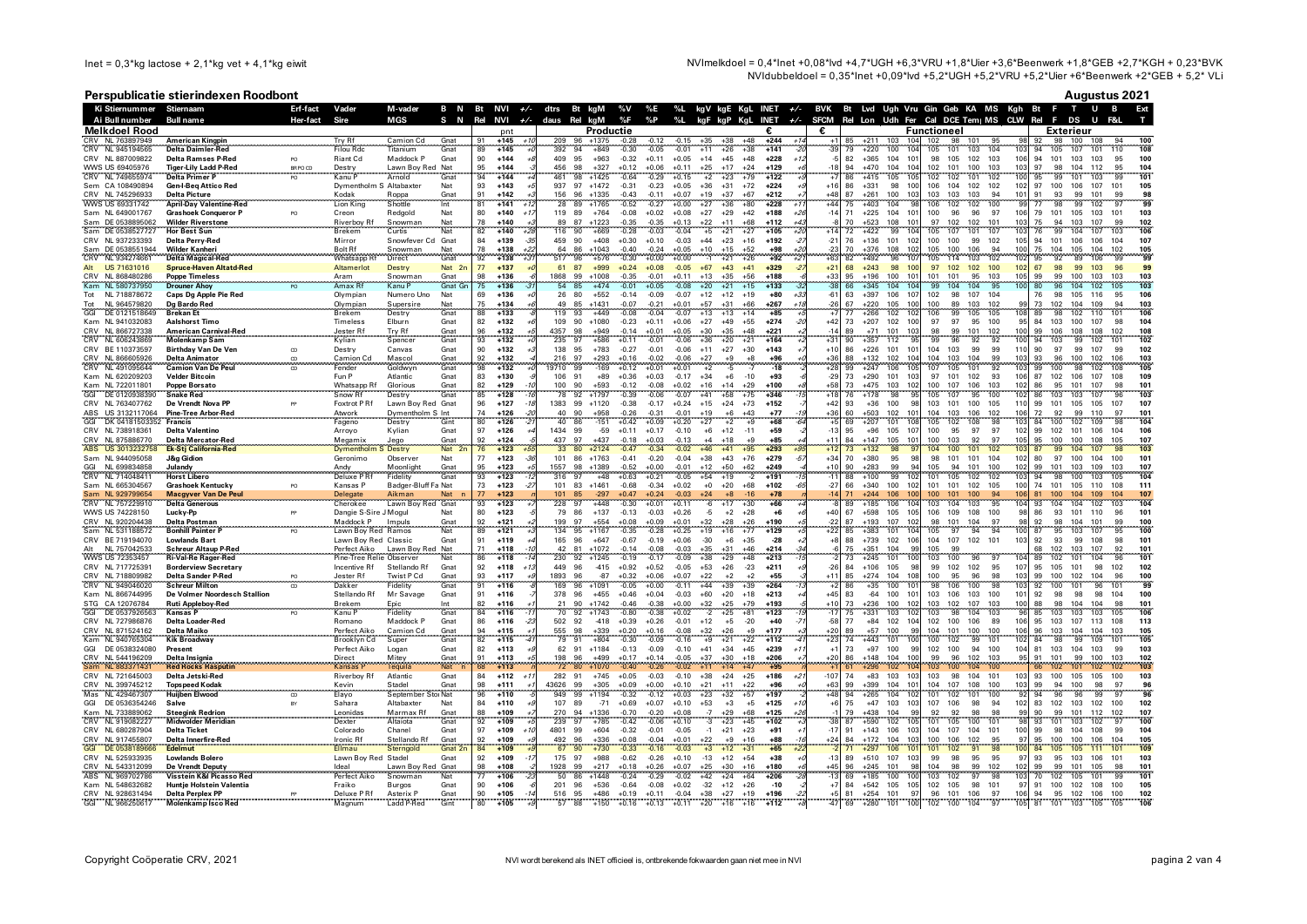NVImelkdoel = 0,4\*lnet +0,08\*lvd +4,7\*UGH +6,3\*VRU +1,8\*Uier +3,6\*Beenwerk +1,8\*GEB +2,7\*KGH + 0,23\*BVK NVIdubbeldoel = 0.35\*lnet +0.09\*lvd +5.2\*UGH +5.2\*VRU +5.2\*Vier +6\*Beenwerk +2\*GEB + 5.2\* VLi

## Perspublicatie stierindexen Roodbont

|                                                      | Perspublicatie stierindexen Roodbont                                      |                            |                                           |                                         |                 |                 |                         |                  |              |                   |                    |                    |                    |                |                                                  |                                                                         |                |                                         |                     |                                      |                    |                          |                    |                 |                                                                                                          | <b>Augustus 2021</b>     |
|------------------------------------------------------|---------------------------------------------------------------------------|----------------------------|-------------------------------------------|-----------------------------------------|-----------------|-----------------|-------------------------|------------------|--------------|-------------------|--------------------|--------------------|--------------------|----------------|--------------------------------------------------|-------------------------------------------------------------------------|----------------|-----------------------------------------|---------------------|--------------------------------------|--------------------|--------------------------|--------------------|-----------------|----------------------------------------------------------------------------------------------------------|--------------------------|
| Ki Stiernummer Stiernaam                             |                                                                           | Erf-fact                   | Vader                                     | M-vader                                 |                 |                 |                         |                  |              |                   |                    |                    |                    |                |                                                  |                                                                         |                |                                         |                     |                                      |                    |                          |                    |                 | B N Bt NVI +/- dtrs Bt kgM %V %E %L kgV kgE KgL INET +/- BVK Bt Lvd Ugh Vru Gin Geb KA MS Kgh Bt F T U B | Ext                      |
| Ai Bull number<br><b>Melkdoel Rood</b>               | Bull name                                                                 | Her-fact                   | Sire                                      | <b>MGS</b>                              | S N             | Rel             | NVI<br>pnt              | +/- daus Rel kgM |              | Productie         | %F                 | %P %L              |                    |                |                                                  | kgF kgP KgL INET +/- SFCM Rel Lon Udh Fer Cal DCE Tem   MS CLW Rel<br>€ | €              |                                         |                     |                                      | <b>Functioneel</b> |                          |                    |                 | - F<br>DS<br><b>U</b><br>Exterieur                                                                       |                          |
| WWS US 72254590                                      | <b>Bossir Symp Alacazam Red</b>                                           |                            | Dymentholm S Fever                        |                                         | Int             | 80              | $+105$                  |                  | 24<br>89     | $+804$            | $-0.24$            | $-0.20$            | $-0.01$            | $+14$          | $+36$<br>$+11$                                   | $+85$                                                                   | $+41$          | 74                                      | $+331$              | 102<br>103                           | 100                | 103                      | 95<br>104          |                 | 100<br>99 108<br>88                                                                                      | 98                       |
| Mas NL 527309859                                     | Future Dream H. Amor Red                                                  | CD                         | Lawn Boy Red Goldwyr                      |                                         | Gnat            | 92              | $+105$                  | 207              | 97           | $-578$            | $+0.47$            | $+0.36$            | $-0.04$            | $+10$          | $+7$<br>$-29$                                    | $+41$                                                                   | $+45$          | 87                                      | $+430$              | 101<br>107                           | 104                | 107<br>99                | 97                 | 100             | 91<br>95 113<br>91                                                                                       |                          |
| NL 840106605<br>OBS <sup>-</sup><br>CRV NZ DMLF-12-1 | <b>Vekis Dg Karat Red P</b><br><b>Delta Haka</b>                          | PO CD                      | Kanu P<br>Award Rf                        | Dertou<br>Kvlian                        | Gint<br>Gnat    | 92              | $+104$<br>$+104$        |                  | 85<br>202 97 | $-1513$<br>$+79$  | $-0.67$<br>$+0.22$ | $-0.31$<br>$-0.05$ | $+0.10$<br>$-0.06$ | $+3$<br>$+22$  | $+24$<br>$-1$<br>$-1$                            | $+128$<br>$+42$                                                         | $+19$          | $+36$<br>68<br>88                       | $+417$<br>$+321$    | ĭί<br>102<br>101<br>105              | 102<br>100         | 102<br>99<br>106<br>99   | 105<br>98          | 106             | 99<br>98<br>-80<br>107<br>93<br>96<br>101<br>100                                                         | 101<br>103               |
| Kam NL 923972608                                     | Zwamburg Camille                                                          | $\cdots$ $\cdots$ $\cdots$ | Camion Cd                                 | Jerudo                                  | Gnat            | 93              | $+104$                  | 390              | 98           | $-182$            | $+0.16$            | $+0.07$            | $-0.03$            | $+5$           | $-1$<br>$-11$                                    | $+3$                                                                    |                | 88                                      | $+214$              | 107<br>102                           | 107                | 103<br>105               | 97                 | 96              | 91<br>101<br>103<br>107                                                                                  | 107<br>108               |
| CRV NL 663103102                                     | <b>Delegate Van De Peul</b>                                               |                            | Deputy                                    | Atlantic                                | Gnat            | 98              | $+104$                  | 1867             | 99           | $-993$            | $+0.77$            | $+0.31$            | $+0.04$            | $+11$          | $-13$<br>$-42$                                   | $-43$                                                                   |                | 99                                      | $+181$              | 106<br>106                           | 105                | 98<br>99                 | 103                | 106             | 102<br>99<br>101<br>106                                                                                  | 104                      |
| Mas DE 1404561415<br>Mas DF 1404760550               | Angelo Red<br>Pero Red P                                                  |                            | Aikman<br>Perfect Aiko                    | Jotan Red                               | Gnat            | 81<br>82        | $+103$<br>$+103$        | 78<br>30         | 90<br>88     | $+545$<br>$+811$  | $+0.28$<br>$+0.07$ | $+0.02$<br>$-0.08$ | $-0.18$<br>$-0.02$ | $+49$<br>$+43$ | $+21$<br>$+9$<br>$+22$<br>$+35$                  | $+192$<br>$+191$                                                        |                | 73<br>71                                | $+25$<br>$+225$     | 100<br>101<br>101<br>$\mathbf{q}$    | 97<br>96           | 99<br>98<br>99<br>101    | 94<br>105          | 101<br>102      | 84<br>105<br>103<br>105<br>84<br>103<br>104<br>109                                                       | 103<br>106<br>106<br>100 |
| DE 0538174759                                        | Prosecco                                                                  |                            | Perfect Aiko                              | Lawn Boy Red Gint 2n<br>Laron P Gnat 2n |                 | 80              | $+103$                  |                  | 90           | $+876$            | $-0.30$            | +0.01              | $+0.06$            | +12            | $+32$<br>$+45$                                   | $+170$                                                                  |                | 72                                      | $+229$              | 10 <sup>2</sup><br>98                | 98                 | 97                       |                    | 101             | 102<br>81<br>106<br>107                                                                                  | 104                      |
| GGI<br>DE 0535762066                                 | Malden                                                                    |                            | Malvoy                                    | Mascol                                  | Nat             | 93              | $+103$                  | 328              | 97           | $+965$            | $-0.52$            | $-0.12$            | $-0.03$            | $-5$           | $+24$<br>$+41$                                   | $+100$                                                                  | $+52$          | 91                                      | $+468$              | 103<br>96                            | 98                 | 102<br>90                | 89                 | 104             | 91<br>93<br>94<br>100                                                                                    | 100<br>105               |
| CRV NL 526404850<br>Kam NL 918680082                 | <b>Lowlands Boris</b><br><b>Broekhuizen Bart</b>                          |                            | Twister<br>Whatsapp Rf                    | Ts Gogo<br>Stellando R                  | Gnat<br>Gnat    | 93<br>93        | $+103$<br>$+103$        | 233<br>2668      | 97<br>96     | $+391$<br>$-74$   | $-0.12$<br>$+0.23$ | $+0.00$<br>$+0.01$ | $+0.01$<br>$+0.07$ | $+7$<br>$+15$  | $+14$<br>$+19$<br>$\cdot$<br>$+2$                | $+78$<br>$+24$                                                          | $+38$          | 90<br>$-16$<br>85                       | $+314$<br>$+396$    | 104<br>102<br>103<br>10 <sub>2</sub> | 97<br>105          | 98<br>99<br>104<br>108   | 101<br>103         | 101<br>104      | 94<br>92<br>92<br>103<br>101<br>99<br>103<br>107                                                         | 101<br>99<br>100<br>104  |
| Sam DE 0356748188                                    | Attila                                                                    |                            | Perfect Aiko                              | Carmano                                 | Nat             | 82              | $+102$                  | 71               | 90           | $+440$            | $+0.43$            | $-0.01$            | $-0.07$            | $+57$          | $+15$<br>$+14$                                   | $+185$                                                                  |                | 73<br>$+7$                              | $+116$              | 101<br>104                           | 99                 | 100<br>101               | 105                | 101             | 78<br>98<br>103<br>101                                                                                   | 99<br>97                 |
| CRV NL 673171599                                     | <b>Barendonk Prestige-Red</b>                                             |                            | <b>Brasil Rf</b>                          | Brekem                                  | Gnat            | 85              | $+101$                  | 405              | 91           | $+423$            | $-0.06$            | $-0.01$            | $+0.11$            | $+14$          | $+14$<br>$+29$                                   | $+96$                                                                   |                | $-32$<br>77                             | $+605$              | 102<br>100                           | 98                 | 100<br>104               | 98                 | 100             | 95<br>103<br>107<br>111                                                                                  | 99<br>107                |
| CRV NL 714152318                                     | <b>Delta Meteor-Red</b><br><b>American Lexus</b>                          |                            | Stellando Rt<br>Try Rf                    | Everspen<br>Camion Cd                   | Gnat<br>Gnat    | 95<br>96        | $+101$<br>$+100$        | 766<br>672       | 98<br>99     | $-834$<br>$+845$  | $+0.91$            | $+0.47$            | $-0.08$<br>$+0.01$ | $+30$<br>$+36$ | $+5$<br>44<br>$+24$<br>$+39$                     | $+70$<br>$+186$                                                         |                | 90<br>-6<br>92                          | $+154$<br>$-39$     | 108<br>96<br>-99                     | 106<br>99          | 103<br>103               | 107<br>104         | 100<br>104      | 103<br>102<br>97<br>104<br>98<br>104<br>105                                                              | 105<br>105<br>107<br>105 |
| CRV NL 767024680<br>CRV NL 583470623                 | <b>Horst Pascal</b>                                                       |                            | Glorious                                  | Fidelity                                | Gnat            | 98              | $+100$                  | 2046             | 99           | $-410$            | $-0.02$<br>$+0.57$ | $-0.07$<br>$+0.32$ | $+0.06$            | $+26$          | $+10$<br>$-14$                                   | $+91$                                                                   | $-20$          | 96                                      | $+254$              | 100<br>10 <sub>4</sub><br>103        | 101                | 92<br>102<br>98<br>109   | 102                | 100             | 102<br>99<br>102<br>105<br>102                                                                           | 103<br>101               |
| GGI<br>NL 535159255                                  | <b>Voorhof Brilliant</b>                                                  |                            | <b>Fiction Rf</b>                         | Spencer                                 | Nat             | 77              | $+99$                   | 30               | 85           | $+1585$           | $-0.28$            | $-0.07$            | $+0.01$            | $+43$          | $+50$<br>$+73$                                   | $+317$                                                                  | $-31$          | 74                                      | $+298$              | 98<br><b>gs</b>                      | 98                 | 99<br>103                | 99                 | 101             | 102<br>74<br>103<br>98                                                                                   | 97<br><b>QF</b>          |
| ABS UK 9490271957                                    | 94 Boghill Desmond Red                                                    |                            | Destry                                    | Canvas                                  | Nat             | 85              | $+99$                   | 93               | 92           | $+797$            | $-0.14$            | $-0.10$            | $+0.00$            | $+23$          | $+20$<br>$+36$                                   | $+141$                                                                  |                | $+6$<br>81                              | $+340$              | 105<br>102                           | 99                 | 101<br>98                | 102                | 104             | 80<br>99<br>100<br>98                                                                                    | 94<br>91                 |
| CRV NL 754798107<br>Mas DE 0356042295                | <b>Delta Moscato P-Red</b><br>Goch                                        |                            | <b>Brasil Rf</b><br>Glorious              | Deluxe PRf<br>Kylian                    | Gnat<br>Gint    | 89<br>80        | +99<br>$+98$<br>$-2i$   | 1299<br>33       | 93<br>89     | $-703$<br>$+779$  | $+0.65$<br>$-0.13$ | $+0.22$<br>$-0.04$ | $+0.04$<br>$+0.13$ | $+17$<br>$+23$ | Q<br>$-29$<br>$+24$<br>$+47$                     | $-10$<br>$+161$                                                         | $+51$          | $-14$<br>82<br>73                       | $+356$<br>$+286$    | 103<br>103<br>102<br>-98             | 103<br>101         | 104<br>110<br>97<br>99   | 102<br>101         | 102<br>98       | 99<br>95<br>101<br>111<br>82<br>101<br>100<br>101                                                        | 104<br>107<br>101<br>101 |
| CRV NL 758247773                                     | <b>Schreur Image P</b>                                                    | PO                         | Kanu P                                    | Fidelity                                | Gnat            | 91              | $+98$                   | 219              | 96           | $+879$            | $-0.52$            | $-0.01$            | $+0.10$            | $-8$           | $+31$<br>$+49$                                   | $+125$                                                                  |                | 84                                      | $+613$              | 102<br>101                           | 100                | 99<br>96                 | 101                | 97              | 92<br>100<br>102<br>102                                                                                  | 100<br>97                |
| CRV NL 758344492                                     | <b>Delta Moviestar</b>                                                    |                            | Aikman                                    | <b>Fiction Rf</b>                       | Gnat            | 91              | +97                     | 203              | 96           | $+597$            | $+0.17$            | $-0.12$            | $-0.02$            | $+42$          | $+11$<br>$+25$                                   | $+141$                                                                  |                | 84                                      | $-51$               | 104<br>103                           | 98                 | 101<br>105               | 94                 | 101             | 91<br>103<br>105<br>106                                                                                  | 100<br>105               |
| OBS DE 0537810364<br>NL 497740632<br>GGI             | Lamy-Red P<br><b>Laron P</b>                                              | PO                         | <b>Ladd P-Red</b><br>Lawn Boy Red Shottle | Super                                   | Gnat<br>Nat     | 88<br>92        | $+96$<br>$+96$          | 123<br>218       | 94<br>97     | $+418$<br>$-49$   | $-0.02$<br>$+0.19$ | $+0.13$<br>$-0.03$ | $+0.01$<br>$+0.20$ | $+17$<br>$+13$ | $+26$<br>$+20$<br>$-4$<br>$+14$                  | $+148$<br>$+15$                                                         | $+18$          | 82<br>89                                | $+261$<br>$+695$    | 98<br>108<br>102<br>103              | 95<br>95           | 98<br>100<br>94<br>96    | 100<br>95          | 103<br>104      | 98<br>103<br>105<br>86<br>94<br>92<br>101<br>108                                                         | 91<br>98<br>100<br>96    |
| CRV NL 926652804                                     | <b>Bronkhorster Riant</b>                                                 | CD                         | Fraiko                                    | Fidelity                                | Gnat            | 97              | $+95$<br>$-11$          | 1667             | 99           | $+366$            | $-0.06$            | $+0.17$            | $+0.02$            | $+11$          | $+28$<br>$+18$                                   | $+143$                                                                  |                | 94<br>$-19$                             | $+184$              | 103<br>104                           | 100                | 102<br>103               | 98                 | 103             | 99<br>106<br>98<br>103                                                                                   | 96<br>99                 |
| GGI<br>DE 0538378610                                 | Goldfever                                                                 |                            | Go Now R                                  | Curtis                                  | Gnat            | 84              | $+95$                   | 120              | 92           | $+389$            | $-0.06$            | $+0.01$            | $-0.03$            | $+12$          | $+15$<br>$+15$                                   | $+91$                                                                   |                | 74                                      | $+380$              | 10<br>103                            | 98                 | 104                      | 98<br>100          | 100             | 86<br>104<br>102<br>106                                                                                  | 105<br>100               |
| NL 757314696<br>Toe<br>DE 0356229980                 | De Vrendt Frapant Red                                                     | $\infty$                   | Fraiko                                    | Altaiota                                | Nat             | 81              | $+95$                   | 74<br>455        | 89<br>97     | $-51$<br>$+355$   | $-0.30$<br>$+0.53$ | $+0.10$            | $-0.02$            | $-27$          | $+6$<br>$\overline{A}$<br>$+30$<br>$+13$         | $-33$<br>$+255$                                                         | $+1$           | 73<br>86                                | $+300$<br>$+176$    | 105<br>10<br>100<br>97               | 103<br>99          | 104<br>102<br>99         | 101                | 106<br>98       | 99<br>78<br>100<br>110<br>103<br>105                                                                     | 107<br>104<br>97         |
| Fer<br>CRV NL 696362200                              | Pirelli Red<br>Freeman Kobra                                              |                            | Perfect Aiko<br>Kodak                     | Man-O-Man<br>Olympic                    | Nat<br>Gnat     | 92<br>97        | $+92$<br>$+92$          | 259              | 97           | $+1178$           | $-0.40$            | $+0.20$<br>$-0.15$ | $-0.04$<br>$-0.01$ | $+61$<br>$+15$ | $+28$<br>$+53$                                   | $+162$                                                                  | $+37$          | 89                                      | $+494$              | 102                                  | 103                | 98<br>105<br>103         | 105<br>100         | 100             | $\frac{100}{98}$<br>91<br>97<br>$Q_{\Delta}$<br>100                                                      | 102<br>97<br>97          |
| CRV NL 757038323                                     | <b>Delta Debater-Red</b>                                                  |                            | Debutant                                  | Fidelity                                | Gnat            | 96              | $+92$                   | 2659             | 98           | $+245$            | $+0.17$            | $+0.14$            | $-0.06$            | $+25$          | $+21$<br>$+6$                                    | $+140$                                                                  |                | 90                                      | $-214$              | 104<br>103                           | 104                | 106<br>100               | 98                 | 99              | 99<br>102<br>102<br>103                                                                                  | 104<br>102               |
| CRV NL 719504158                                     | <b>Hedra Allround-Red</b>                                                 |                            | Chanel                                    | Jerudo                                  | Gnat            | 91              | +92<br>$+1$             | 223              | 96           | $+569$            | $-0.07$            | $-0.05$            | $+0.07$            | $+19$          | $+16$<br>$+32$                                   | $+115$                                                                  |                | 86                                      | $+129$              | 104<br>100                           | 102                | 99<br>100                | 103                | 98              | 105<br>92<br>104<br>98                                                                                   | 103<br>104               |
| CRV NL 669505094<br>CRV NL 345645432                 | <b>Delta Romano</b><br><b>Heihoeve Arnold</b>                             |                            | Tropical R<br>Lightning                   | Fidelity<br>Farm Rens                   | Gnat<br>Gnat    | 94<br>98        | $+92$<br>$+92$<br>$+2$  | 487<br>18950     | 98<br>99     | $+709$<br>$-321$  | $-0.12$<br>$+0.17$ | $-0.13$<br>$+0.08$ | $-0.03$<br>$+0.05$ | $+21$<br>$-1$  | $+14$<br>$+30$<br>-5<br>$-11$                    | $+111$<br>$-26$                                                         | $+33$          | 87<br>99                                | $+144$<br>$+334$    | 103<br>106<br>108<br>101             | 99<br>103          | 92<br>103<br>100<br>100  | $9^{\circ}$<br>101 | 98<br>104       | 103<br>106<br>108<br>96<br>99<br>86<br>94<br>98                                                          | 106<br>100<br>94<br>100  |
| Kam NL 931835302                                     | <b>Baarlinger Martiin</b>                                                 |                            | Ideal                                     | Kian                                    | Gnat            | 91              | +90<br>$-1.3$           | 301              | 96           | $+544$            | $+0.17$            | $+0.05$            | $-0.03$            | $+39$          | $+24$<br>$+22$                                   | $+187$                                                                  | $+10$          | 86                                      | $+173$              | 98<br>qc                             | 95                 | 96<br>100                | 102                | 102             | 91<br>103<br>101<br>108                                                                                  | 101<br>106               |
| Mas DE 0356355922                                    | <b>Sodan Red</b>                                                          |                            | Snow R                                    | Fidelity                                | Gnat            | 89              | +90                     | 230              | 95           | $+787$            | $+0.11$            | $-0.15$            | $+0.15$            | $+45$          | $+15$<br>$+49$                                   | $+171$                                                                  | $+23$          | 82                                      | $+124$              | 100                                  | 106                | 101                      | 104                | 99              | 92<br>100<br>103                                                                                         | 107                      |
| CRV NL 762769560<br>CRV NL 922564411                 | <b>Texel Beauty Debutant</b><br>De Vrendt Nitro PP                        |                            | Dakker                                    | Super                                   | Gnat            | 95<br>91        | $+90$<br>$+89$<br>$-14$ | 388<br>204       | 98<br>96     | $+1149$           | $-0.47$<br>$-0.29$ | $-0.17$<br>$-0.07$ | $+0.14$            | $+7$<br>$+14$  | $+25$<br>$+65$<br>$+49$                          | $+137$<br>$+151$                                                        | $+14$<br>$+45$ | 91<br>87                                | $+20$<br>$+77$      | 101<br>106<br>103<br>100             | 101<br>107         | 103<br>95<br>106<br>99   | 94<br>101          | 97<br>104       | 97<br>97<br>102<br>107<br>92<br>101<br>101<br>100                                                        | 95<br>100<br>97<br>-93   |
| GGI DE 0538116643                                    | <b>Matisse Red</b>                                                        |                            | Foxtrot P Rf<br>Magenta                   | Lawn Boy Red Gnat<br>Snowman            | Gnat            | 85              | $+89$                   | 108              | 93           | $+901$<br>$+524$  | $+0.16$            | $-0.16$            | $+0.09$<br>$+0.07$ | $+37$          | $+26$<br>$+5$<br>$+30$                           | $+107$                                                                  |                | $+12$<br>75                             | $+491$              | 100<br>103                           | 94                 | 98                       | 99<br>102          | 97              | 87<br>103<br>105<br>103                                                                                  | 104<br>101               |
| CRV NL 844466743                                     | <b>Delta Tributant</b>                                                    |                            | Debutant                                  | Atlantic                                | Gnat            | 95              | $+89$                   | 960              | 98           | $+904$            | $-0.62$            | $-0.11$            | $+0.07$            | $-16$          | $+22$<br>$+48$                                   | $+71$                                                                   |                | $-46$<br>87                             | $-5$                | 105<br>108                           | 103                | 107<br>97                | 88                 | 99              | 99<br>103<br>102<br>103                                                                                  | -97<br>101               |
| CRV NL 969892568                                     | <b>Lowlands Julian</b>                                                    |                            | Dakker                                    | Lawn Boy Red Gnat<br>Mascol Gnat        |                 | QQ              | +89<br>+89              | 133              | 95           | $+502$            | $-0.10$            | $-0.14$            | $+0.14$            | $+11$          | $+6$<br>$+35$                                    | $+65$<br>+59                                                            |                | 84                                      | $+270$              | 102<br>103                           | 92                 | 100<br>105               | 08                 | qq<br>102       | 90<br>98<br>105<br>114                                                                                   | 102<br>109<br>102<br>96  |
| CRV NL 534466572<br>CRV NL 713313022                 | <b>Red Rocks Jarno</b><br>De Vrendt Alba Red                              | CD                         | Sgt Pepper<br>Mr Savage                   | Fidelity                                | Gnat            | 92<br>92        | $+88$<br>$+1$           | 191<br>228       | 97<br>97     | $-146$<br>$+939$  | $+0.34$<br>$-0.16$ | $+0.11$<br>$-0.15$ | $+0.03$<br>$+0.18$ | $+21$<br>$+27$ | $+4$<br>$\overline{\bf{4}}$<br>$+20$<br>+59      | $+156$                                                                  |                | 88<br>88                                | $+163$<br>$-96$     | 101<br>107<br>103<br><b>gs</b>       | 101<br>102         | 97<br>101<br>103<br>106  | 102<br>101         | 99              | 92<br>104<br>102<br>104<br>93<br>103<br>102<br>105                                                       | 105<br>102               |
| GGI<br>DE 0537553288                                 | Dalman                                                                    |                            | <b>Dakker</b>                             | Jerudo                                  | Gnat 2r         | 84              | $+88$                   |                  | 92           | $+1007$           | $-0.48$            | $-0.21$            | $-0.01$            | $+1$           | $+17$<br>$+45$                                   | $+85$                                                                   |                | $-26$<br>76                             | $-166$              | 102<br>10 <sup>1</sup>               | 102                | 99<br>102                | 94                 | 98              | 84<br>102<br>102<br>104                                                                                  | 100<br>103               |
| Mas<br>DE 1404760565                                 | <b>Sunny Red</b>                                                          |                            | Dymentholm S Observer                     |                                         | Gint            | 82              | $+87$                   | 22               | 85           | $+1774$           | $-0.68$            | $-0.37$            | $-0.05$            | $+11$          | $+27$<br>$+76$                                   | $+157$                                                                  |                | 80                                      | $+207$              | 99                                   | 100                | 105<br>101               | 104                | 100             | 100<br>82<br>104<br>110                                                                                  | 106                      |
| CRV NL 765266800<br>CRV NL 709990703                 | <b>Delta Michel P</b><br>J & G Ulgard                                     | PO                         | <b>Foxtrot P Rf</b><br>Camion Cd          | Fidelity<br>Mascol                      | Gnat<br>Gnat    | 95<br>92        | $+87$<br>$+87$          | 574<br>212       | 98<br>97     | $-487$<br>$-647$  | $+0.58$<br>$+0.17$ | $+0.50$<br>$-0.01$ | $-0.04$<br>$-0.10$ | $+23$<br>$-16$ | $+21$<br>$-25$<br>$-24$<br>$-37$                 | $+127$<br>$-143$                                                        | $-26$          | 90<br>89                                | $-171$<br>$+298$    | 103<br>-97<br>107<br>107             | 97<br>102          | 100<br>103<br>105<br>101 | 100<br>96          | 107<br>103      | 97<br>102<br>106<br>110<br>93<br>99<br>105<br>101                                                        | 111<br>108<br>107<br>106 |
| ABS NL 968458321                                     |                                                                           |                            | Ladd P-Red                                | Jerudo                                  | Nat             | $\overline{81}$ | $+86$                   | 57               | 89           | $+552$            | $+0.07$            | $-0.11$            | $-0.01$            | $+31$          | $+10$<br>+24                                     | $+113$                                                                  |                | 73                                      | $+148$              | 104<br>104                           | 100                | 98<br>100                | 99                 | $-99$           | 75<br>103<br>104<br>104                                                                                  | $q_f$                    |
| CRV NL 493980397                                     | <b>Etaregge Brooklyn</b>                                                  | CD                         | Mr Burns                                  | Kian                                    | Gnat            | 98              | $+85$                   | 3292             | 99           | $+747$            | $-0.12$            | $+0.06$            | $-0.15$            | $+23$          | $+32$<br>$+21$                                   | $+186$                                                                  |                | 97                                      | $+418$              | 99<br>96                             | 91                 | 97<br>97                 | 100                | 102             | 99<br>99<br>103<br>106                                                                                   | 105<br>102               |
| NL 873091776<br>CA 107617462                         |                                                                           |                            | Maicon<br>Ladd P-Red                      | Moonlight<br>Mr Burns                   | Nat<br>Nat      | 76<br>76        | $+85$<br>$+85$          | $\frac{38}{50}$  | 86<br>86     | $+255$<br>$+429$  | $+0.11$<br>$+0.06$ | $+0.14$<br>$-0.02$ | $-0.02$<br>$+0.06$ | $+21$<br>$+24$ | $+21$<br>$+10$<br>$+25$<br>$+14$                 | $+133$<br>$+115$                                                        | $-43$          | $\begin{array}{c} 70 \\ 69 \end{array}$ | $+54$<br>$+312$     | 108<br>95<br>9 <sup>c</sup><br>100   | $\frac{97}{99}$    | 94<br>99<br>102          | 99<br>97<br>101    | 10 <sup>1</sup> | 82<br>102<br>103<br>104<br>98<br>75<br>102<br>111                                                        | 103<br>105<br>106<br>100 |
| CRV NL 922564396                                     | De Vrendt Nano P                                                          | PO.                        | Foxtrot P Rf                              | Lawn Boy Red Gnat                       |                 | 98              | $+85$                   | 1884             | 99           | $-606$            | $+0.41$            | $+0.15$            | $+0.11$            | $+4$           | $-10$<br>$-19$                                   | $-38$                                                                   | $-14$          | 95                                      | $+116$              | 103<br>105                           | 107                | 101 100                  | 105                | 106             | 99<br>104<br>106<br>107                                                                                  | 107<br>102               |
| CRV NL 714190426                                     | <b>Oldi Tempest</b>                                                       |                            | <b>Trv Rf</b>                             | Fidelity                                | Gnat            | 97              | $+84$                   | 1594             | 99           | $+340$            | $-0.14$            | $+0.07$            | $+0.01$            | $+3$           | $+18$<br>$+16$                                   | $+85$                                                                   |                | $-10$<br>93                             | $+409$              | 100<br>10                            | 98                 | 96<br>103                | 102                | 105             | 99<br>98<br>101<br>106                                                                                   | 98<br>102                |
| Mas NL 765039581                                     | <b>Red Mist</b>                                                           |                            | Elburn                                    | Spencer                                 | Gnat            | 88              | $+83$                   | 161              | 94           | $+1061$           | $-0.34$            | $+0.04$            | $+0.00$            | $+16$          | $+42$<br>$+48$                                   | $+220$                                                                  | $+41$          | 81                                      | $+81$               | 101<br>101                           | 96                 | 97<br>91                 | 102                | 93              | 88<br>99<br>98<br>103                                                                                    | 97<br>99<br>101          |
| CRV NL 734216797<br>CRV NL 944239050                 | <b>Bruchter Passe</b><br>Delta Colorado                                   |                            | Kylian<br>Arroyo                          | Mr Burns<br>Lawn Boy Red Gnat           | Gnat            | 97<br>98        | $+83$<br>$+81$          | 2218<br>6050     | 99<br>99     | $+652$<br>$+26$   | $-0.10$<br>$-0.32$ | $+0.03$<br>$-0.01$ | $+0.05$<br>$-0.06$ | $+20$<br>$-25$ | $+26$<br>$+34$<br>$+0$<br>$\boldsymbol{\Lambda}$ | $+159$<br>$-54$                                                         | $+49$          | 95<br>$-39$<br>97                       | $+426$<br>$+49$     | 99<br>95<br>104<br>109               | 100<br>104         | 99<br>98<br>103<br>104   | 96<br>96           | 97<br>103       | 99<br>97<br>95<br>102<br>104<br>99<br>106<br>108                                                         | 104<br>108<br>103        |
| DE 0768555470<br><b>GGI</b>                          | <b>Tableau Red</b>                                                        | CD                         | Talent                                    | Faber (red)                             | Nat             | 97              | $+79$                   | 1782             | 99           | $+598$            | $-0.55$            | $-0.01$            | $-0.09$            | $-22$          | $+21$<br>$+19$                                   | $+46$                                                                   | $+52$          | 97                                      | $+498$              | 10<br>102                            | 100                | 97<br>105                | 108                | 100             | 97<br>99<br>94<br>104                                                                                    | 98<br>96                 |
| Mas DE 1265389006                                    | <b>Kid Red PP</b>                                                         |                            | Kanu P                                    | Bookem                                  | Gint            | 81              | $+77$                   | 20               | 86           | $+1322$           | $-0.66$            | $-0.28$            | $+0.05$            | $-4$           | $+21$<br>$+65$                                   | $+97$                                                                   | $-21$          | 70                                      | $+532$              | 102<br>99                            | 102                | 100<br>106               | 104                | 97              | 83<br>102<br>102<br>105                                                                                  | 98<br>102                |
| CRV NL 640236663<br>CRV NL 697193269                 | <b>Delta Paloma</b><br>De Vlottenburg Fantasy                             |                            | <b>Direct</b><br><b>Fiction Rf</b>        | Award Rf<br>Lightning                   | Gnat 2n<br>Gnat | 97<br>98        | $+77$<br>$+75$          | 1775<br>0424     | 99<br>-99    | $+50$<br>$+216$   | $-0.11$<br>$-0.25$ | $+0.14$<br>$+0.03$ | $-0.09$<br>$+0.04$ | $-7$<br>$-11$  | $+13$<br>$+10$<br>$+13$                          | $+37$<br>$+22$                                                          | -51            | 94<br>97                                | $+291$<br>$+227$    | 99<br>10<br>10<br>109                | 103<br>104         | 102<br>100<br>107<br>104 | 105                | 102<br>102      | 99<br>100<br>106<br>107<br>104<br>99<br>103<br>97                                                        | 101<br>105<br>101<br>101 |
| Kam NL 925036773                                     | Mannower                                                                  |                            | <b>Red Power</b>                          | Lawn Boy Red Gnat                       |                 | 80              | $+74$                   |                  | 92<br>89     | $+470$            | $-0.06$            | $-0.01$            | $+0.06$            | $+16$          | $+27$<br>$+16$                                   | $+107$                                                                  |                | 70<br>$\pm$ 9                           | $+222$              | 103<br>qc                            | 102                | 103<br>103               | 98                 | 98              | 101<br>103<br>105<br>85                                                                                  | 99<br>103                |
| WWS US 3012503618                                    | Aprday F 779 Captain Red                                                  |                            | K-Manor Epic S Alchemy                    |                                         |                 | 74              | $+73$                   |                  | 87           | $+98$             | $+0.39$            | $-0.01$            | $+0.01$            | $+37$          |                                                  | $+92$                                                                   | -51            | 62                                      | $+374$              | 104<br>101                           | 101                | 98<br>103                | 102                | 100             | 103<br>64<br>102<br>109                                                                                  | 102<br>93                |
| Kam NL 525933942                                     | <b>Red Cliff</b>                                                          |                            | Lawn Boy Red<br>Detox                     | Stadel<br>Altabaxter                    | Gnat<br>Nat     | 97<br>86        | $+71$<br>$+71$          | 4284<br>123      | 99<br>91     | +1313<br>$+453$   | $-0.50$<br>$+0.27$ | $-0.14$<br>$+0.01$ | $+0.01$<br>$-0.04$ | $+44$          | $+34$<br>$+17$<br>$+17$                          | +181<br>$+167$                                                          |                | 95<br>77                                | $+126$              | 101<br>100<br>-99                    | 87<br>97           | 104<br>100<br>99<br>94   | 94<br>99           | 101<br>100      | 99<br>94<br>104<br>104<br>87<br>104<br>105<br>108                                                        | 102<br>104<br>95         |
| Sem CA 107640201<br>AWE DE 0355310025                | Gen-I-Beq Atomium Red<br>Sacarno                                          |                            | Salve                                     | Carmano                                 | Gint            | 80              | $+71$                   | 28               | 88           | $-269$            | $+0.58$            | $+0.07$            | $+0.14$            | $+34$          | $-1$                                             | $+55$                                                                   |                | $+22$<br>71                             | $+251$<br>-5        | 101<br>102                           | 102                | 101<br>97                | 101                | 100             | 80<br>102<br>104<br>107                                                                                  | 107<br>103               |
| Kam NL 718733597                                     | Youri                                                                     |                            | Jerudo                                    | Curtis                                  | Gnat            | 97              | $+70$                   | 1941             | 99           | $-956$            | $+0.67$            | $+0.28$            | $-0.02$            | $+6$           | $-14$<br>$-45$                                   | -58                                                                     |                | 96                                      | $+252$              | 103<br>107                           | 103                | 104<br>107               | 107                | 97              | 97<br>103<br>102<br>103                                                                                  | 105<br>105               |
| Sem CA 108443080                                     | <b>Charpentier Redhot Red</b>                                             |                            | Dymentholm S Destry                       |                                         | Int             | 81              | $+68$<br>+68            | 38               | 90           | $+1152$           | $-0.12$            | $-0.16$            | $+0.00$            | $+40$          | $+26$<br>$+52$                                   | $+206$                                                                  | $-27$          | 70<br>66                                | $+63$               | 97<br>98<br>106<br>97                | 99<br>101          | 89<br>97<br>101          | 111                | 103             | 85<br>100<br>104<br>108<br>99<br>104                                                                     | 98<br>104                |
| Kam NL 898826939                                     | SZO IT 001990668485 Serra Farm Dur. Redcarpet<br><b>Aalshorst Special</b> |                            | Durable<br>Pleasure                       | Deejay Red<br>Classic                   | Int<br>Gnat     | 75<br>94        | $+68$                   | 22<br>455        | 83<br>98     | $+904$<br>$-126$  | $-0.25$<br>$+0.33$ | $-0.25$<br>$+0.17$ | $+0.00$<br>$+0.02$ | $+18$<br>$+21$ | $+10$<br>$+41$<br>$+9$                           | $+91$<br>$+80$                                                          | $+3.$          | $-18$<br>90                             | $+223$<br>$+377$    | 101<br>104                           | 101                | 104<br>102<br>100        | 100<br>105         |                 | 73<br>105<br>92<br>106<br>105<br>100                                                                     | 100<br>103<br>102        |
| LIV US 3131666411                                    | Cycle Mcgucci Jordy                                                       | CV                         | Mr Apples Mcg Gold Chip                   |                                         | Nat             | 69              | $+68$<br>$+4$           | 46               | 80           | $+534$            | $-0.22$            | $-0.38$            | $+0.07$            | $+5$           | $-14$<br>$+30$                                   | $-38$                                                                   | $-37$<br>$+7$  | 62                                      | $+93$               | 101<br>102                           | 104                | 93<br>107                | 106                |                 | 78<br>98<br>104<br>115                                                                                   | 109<br>113               |
| DK 03066502483 Vh Run Red<br>K&L                     |                                                                           |                            | <b>Red Mist</b>                           | Fidelity                                | Gint            | 74              | $+67$                   | 25               | 84           | $+247$            | $+0.26$            | $+0.11$            | $-0.06$            | $+33$          | $+18$<br>$+6$                                    | $+145$                                                                  |                | 66<br>$+35$                             | $+19$               | 102<br>100                           | 101                | 100                      | 94<br>100          |                 | 79<br>98<br>97<br>99                                                                                     | 99<br>101                |
| NL 757315219<br>Tot<br>AWF NL 583148186              | De Vrendt Deko Red P<br><b>Molenkamp Burnet Red</b>                       | CD                         | Debutant<br>Snow Rf                       | Snowman<br>Destry                       | Gnat<br>Gint    | 82<br>79        | $+65$<br>$+64$<br>$-11$ | 50<br>26         | 90<br>88     | $+639$<br>$+1074$ | $-0.28$<br>$-0.28$ | $-0.17$<br>$-0.07$ | $+0.15$<br>$-0.04$ | $+4$<br>$+22$  | $+42$<br>$+8$<br>$+32$<br>$+45$                  | $+54$<br>$+191$                                                         |                | 73<br>$+8$                              | $+116$<br>$71 + 15$ | 104<br>101<br>98<br>97               | 100<br>100         | 97<br>98<br>100          | 98<br>94 110       | 101<br>100      | 102<br>86<br>104<br>108<br>102 111<br>81<br>99                                                           | 97<br>104<br>98<br>105   |
| Sem CA 11801384                                      | <b>Riverdown Incredibull Red</b>                                          |                            |                                           | Ocd Mccutchen Marbri Appelej: Nat       |                 | 80              | $+64$<br>$+12$          | 166              | 90           | $+655$            | $-0.27$            | $-0.15$            | $-0.05$            | $+5$           | $+10$<br>$+25$                                   | $+59$                                                                   |                | $-58$                                   | 70 +247 101 100     |                                      | 102                | 96<br>100                | 107                |                 | 89<br>100<br>105 114                                                                                     | 100<br>108               |